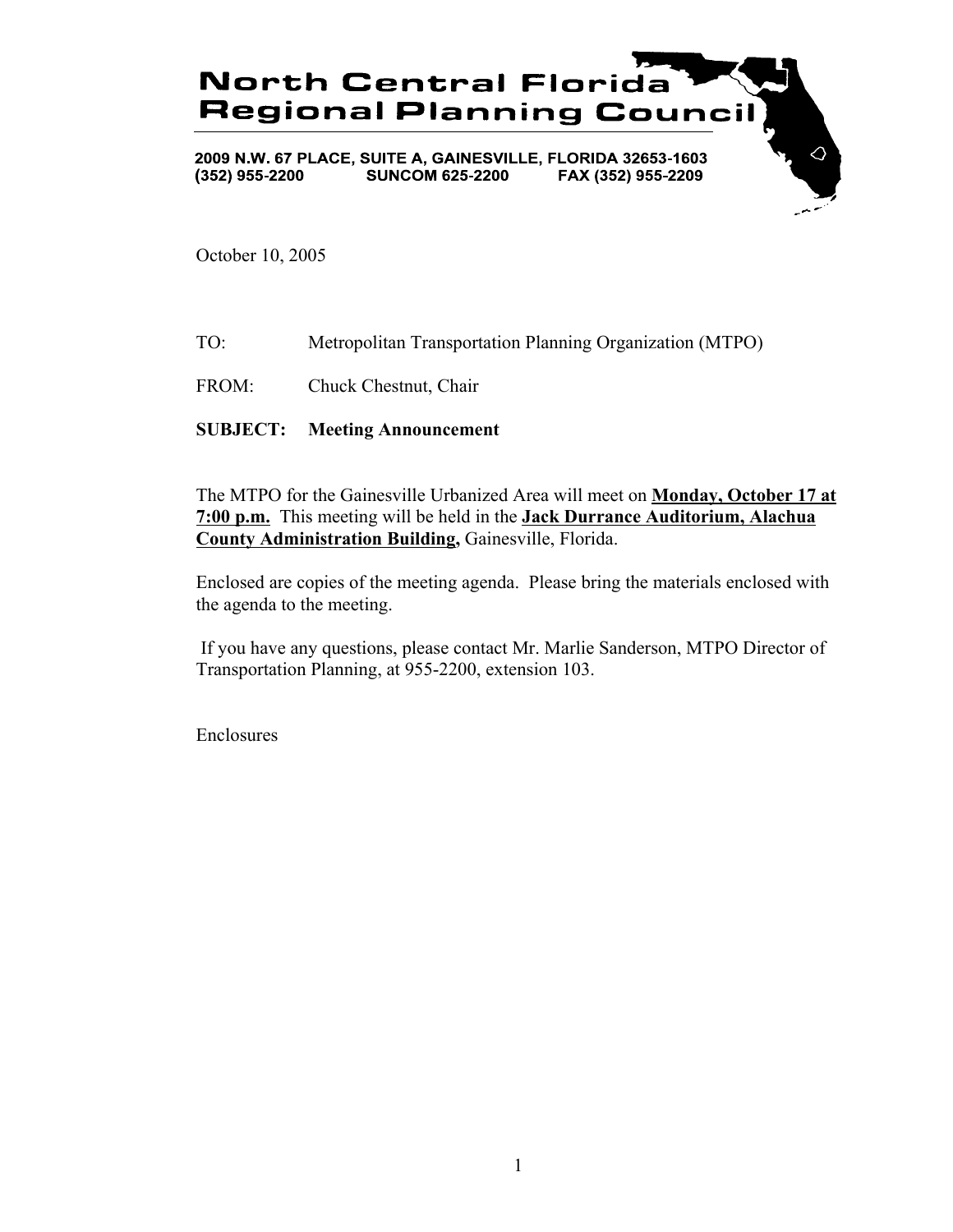

#### **AGENDA**

### **METROPOLITAN TRANSPORTATION PLANNING ORGANIZATION FOR THE GAINESVILLE URBANIZED AREA**

**Jack Durrance Auditorium Monday, 7:00 p.m.** Alachua County Administration Building **October 17, 2005 Gainesville, Florida**

### **STAFF RECOMMENDATION**

| Page $*3$   | I.                                                                                                                                             | <b>Approval of the Meeting Agenda</b><br>and Consent Agenda                                                                                                | <b>APPROVE BOTH AGENDAS</b>                                            |  |
|-------------|------------------------------------------------------------------------------------------------------------------------------------------------|------------------------------------------------------------------------------------------------------------------------------------------------------------|------------------------------------------------------------------------|--|
|             |                                                                                                                                                | The MTPO needs to review and approve both agendas                                                                                                          |                                                                        |  |
| Page $*53$  | II.                                                                                                                                            | <b>Transportation Regional Incentive Program</b>                                                                                                           | <b>RECEIVE FDOT</b><br><b>PRESENTATION</b>                             |  |
|             |                                                                                                                                                | FDOT has requested the opportunity to discuss this Program                                                                                                 |                                                                        |  |
| Page $*93$  | Ш.                                                                                                                                             | <b>SAFETEA-LU- High Priority Projects</b>                                                                                                                  | <b>RECEIVE FDOT REPORT</b>                                             |  |
|             |                                                                                                                                                | The MTPO has requested that FDOT research if these "high priority"<br>projects are additional funds for our area or funds we would have received<br>anyway |                                                                        |  |
| Page $*105$ | IV.                                                                                                                                            | <b>Needs Plan Cost Estimates and Revenue</b><br><b>Forecasts</b>                                                                                           | <b>APPROVE JOINT</b><br><b>RECOMMENDATIONS</b>                         |  |
|             |                                                                                                                                                | projects and the forecast of revenues                                                                                                                      | This agenda item will discuss the latest cost estimates for Needs Plan |  |
| Page #107   | V.                                                                                                                                             | <b>Draft Hull Road Letter</b>                                                                                                                              | <b>APPROVE DRAFT LETTER</b>                                            |  |
|             | At the last meeting, the MTPO requested that the MTPO Attorney make<br>revisions to this draft letter and bring it back to the MTPO for review |                                                                                                                                                            |                                                                        |  |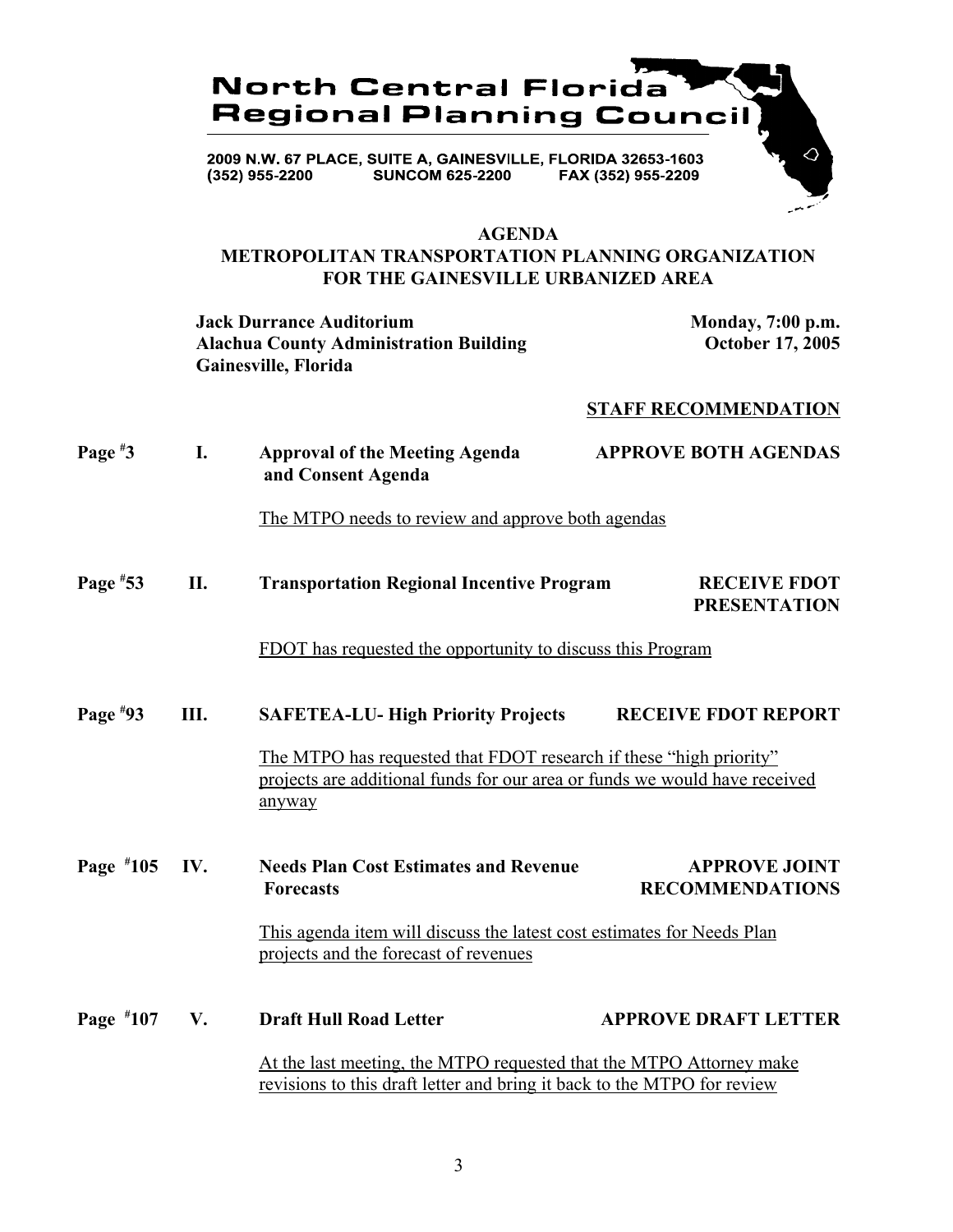| Page $*111$ VI. |       | <b>Universal Access/Fare Free System</b>                                       | <b>NO ACTION REQUIRED</b>                                                     |  |  |
|-----------------|-------|--------------------------------------------------------------------------------|-------------------------------------------------------------------------------|--|--|
|                 |       | The MTPO has requested a presentation from RTS staff concerning this<br>report |                                                                               |  |  |
| Page #123 VII.  |       | <b>Next MTPO Meeting</b>                                                       | <b>NO ACTION REQUIRED</b>                                                     |  |  |
|                 |       | a public hearing on the long range transportation plan                         | November 3 at 1:30 p.m. for a regular business meeting and at $6:00$ p.m. for |  |  |
|                 | VIII. | <b>Comments</b>                                                                |                                                                               |  |  |
|                 |       | <b>MTPO Members*</b><br>$\mathbf{A}$ .                                         |                                                                               |  |  |
|                 |       | <b>B.</b><br><b>Citizens</b>                                                   |                                                                               |  |  |
|                 |       | $\mathbf{C}$ .<br>Chair's Report (if necessary)*                               |                                                                               |  |  |

Please bring the enclosed materials to the meeting. If you have any questions regarding the agenda items or enclosed materials, please contact Mr. Marlie Sanderson, MTPO Director of Transportation Planning, at 955-2200, Extension 103.

\*No handout included with the enclosed agenda material.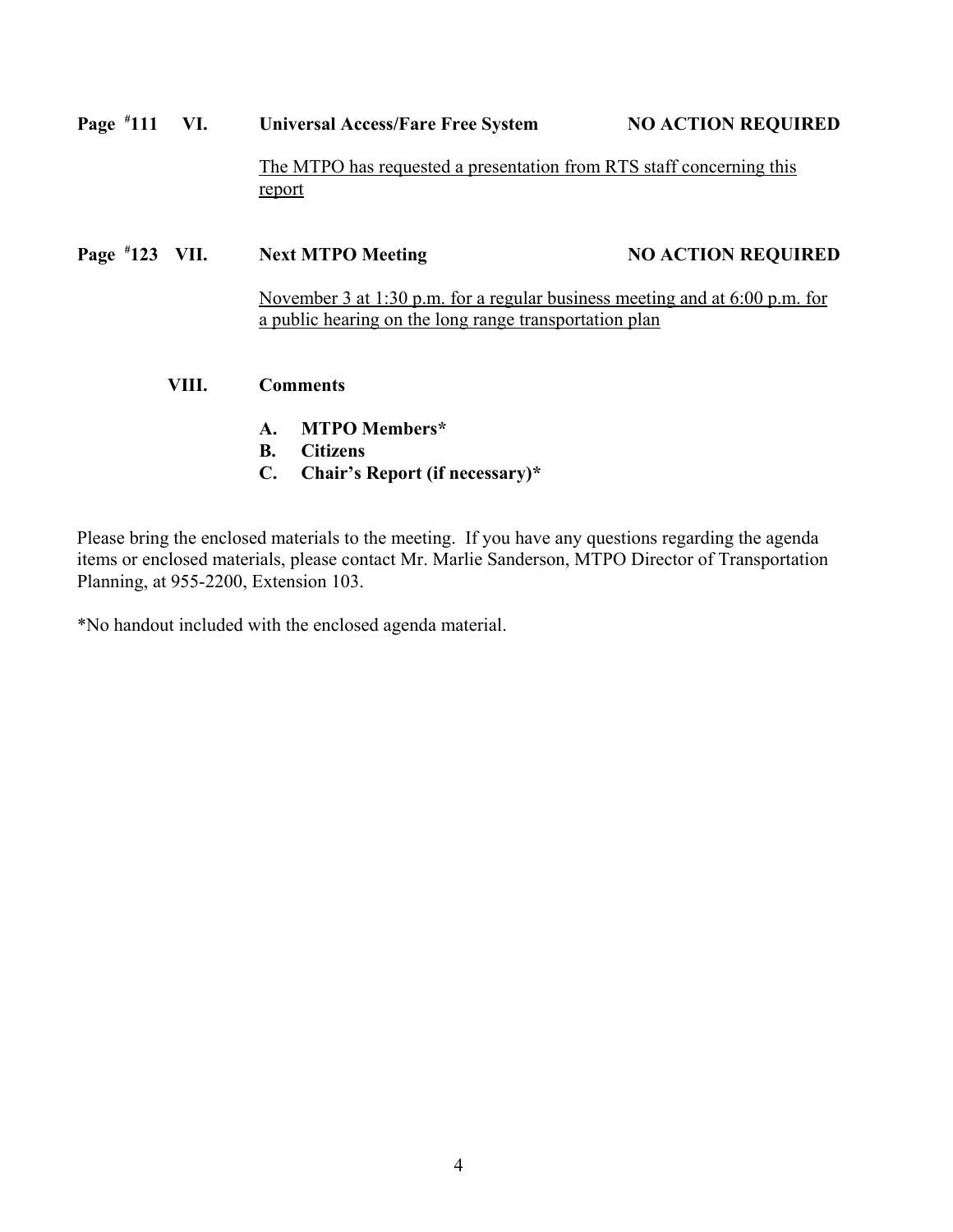

### **CONSENT AGENDA METROPOLITAN TRANSPORTATION PLANNING ORGANIZATION FOR THE GAINESVILLE URBANIZED AREA**

**Jack Durrance Auditorium Monday, 7:00 p.m.** Alachua County Administration Building **County Administration Building County Administration Building County Administration Building Gainesville, Florida**

#### **STAFF RECOMMENDATION**

| Page $*7$        | <b>CA.1</b> | <b>MTPO Minutes-August 30, 2005</b>                                                                                                                         | <b>APPROVE MINUTES</b>                  |
|------------------|-------------|-------------------------------------------------------------------------------------------------------------------------------------------------------------|-----------------------------------------|
|                  |             | This set of MTPO minutes is ready for review                                                                                                                |                                         |
| Page $*23$ CA. 2 |             | <b>Fiscal Year 2004/05 MTPO</b><br><b>Audit-Letter of Engagement</b>                                                                                        | <b>APPROVE RECOMMENDATION</b>           |
|                  |             | The Regional Planning Council is recommending an Auditor to conduct the<br><b>MTPO</b> Audit                                                                |                                         |
| Page $*27$ CA. 3 |             | <b>City Beautification Board Recommendation</b><br><b>Concerning Retaining Walls</b>                                                                        | <b>FORWARD TO</b><br><b>DESIGN TEAM</b> |
|                  |             | This Board is making a recommendation concerning how to construct future<br>retaining walls in order to reduce graffiti                                     |                                         |
| Page #31 CA. 4   |             | <b>Resurfacing Project-NW 6th Street/</b><br>NW 8 <sup>th</sup> Avenue                                                                                      | <b>NO ACTION REQUIRED</b>               |
|                  |             | This median will not be part of this resurfacing project because the purchase<br>of the right-of-way for the trail is not complete and design has not begun |                                         |
| Page #39 CA. 5   |             | <b>Transportation Disadvantaged</b><br><b>Program-Status Report</b>                                                                                         | <b>NO ACTION REQUIRED</b>               |
|                  |             | The MTPO has asked for regular status reports concerning this program                                                                                       |                                         |